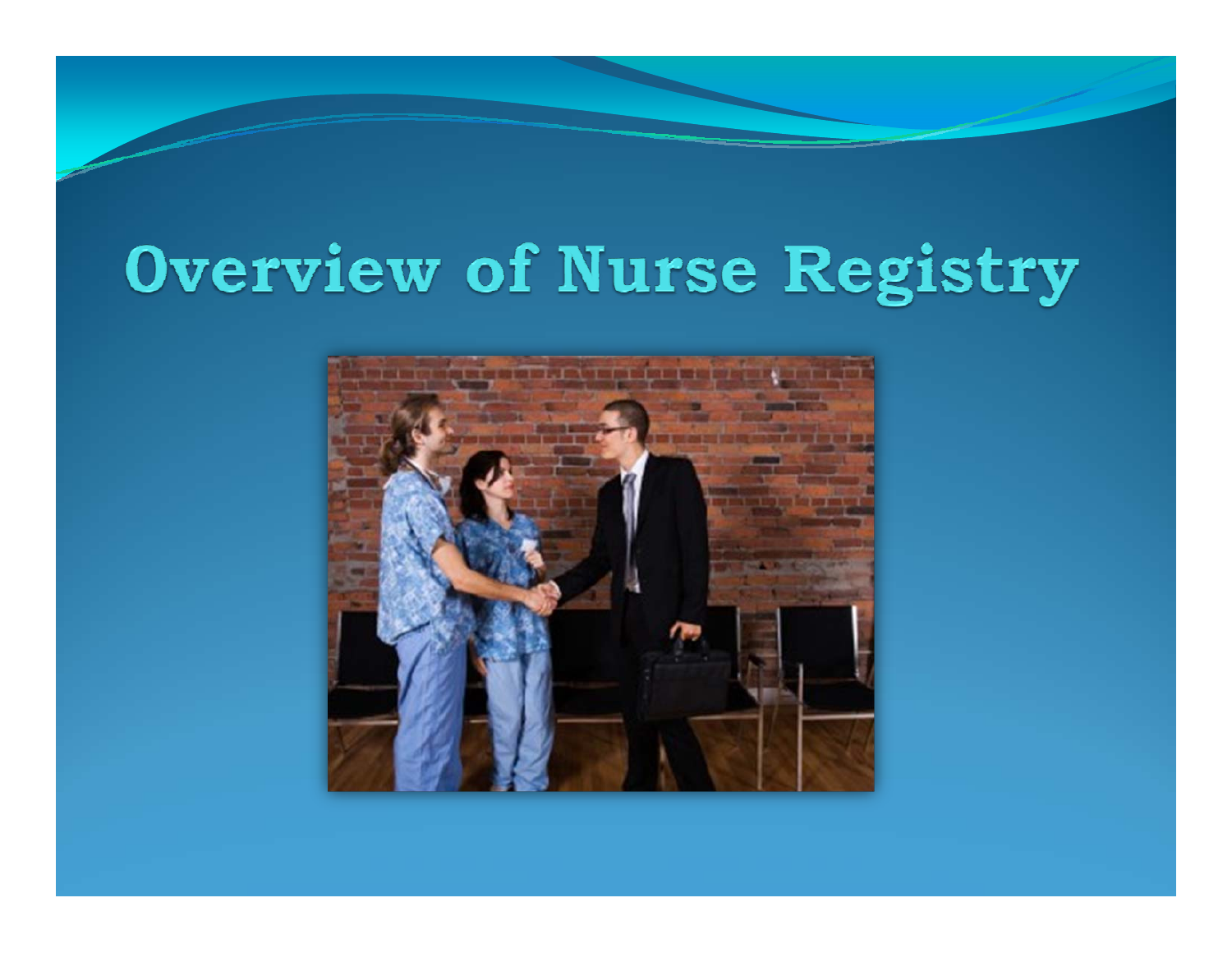What is the difference between Home Health Agency & Nurse Registry?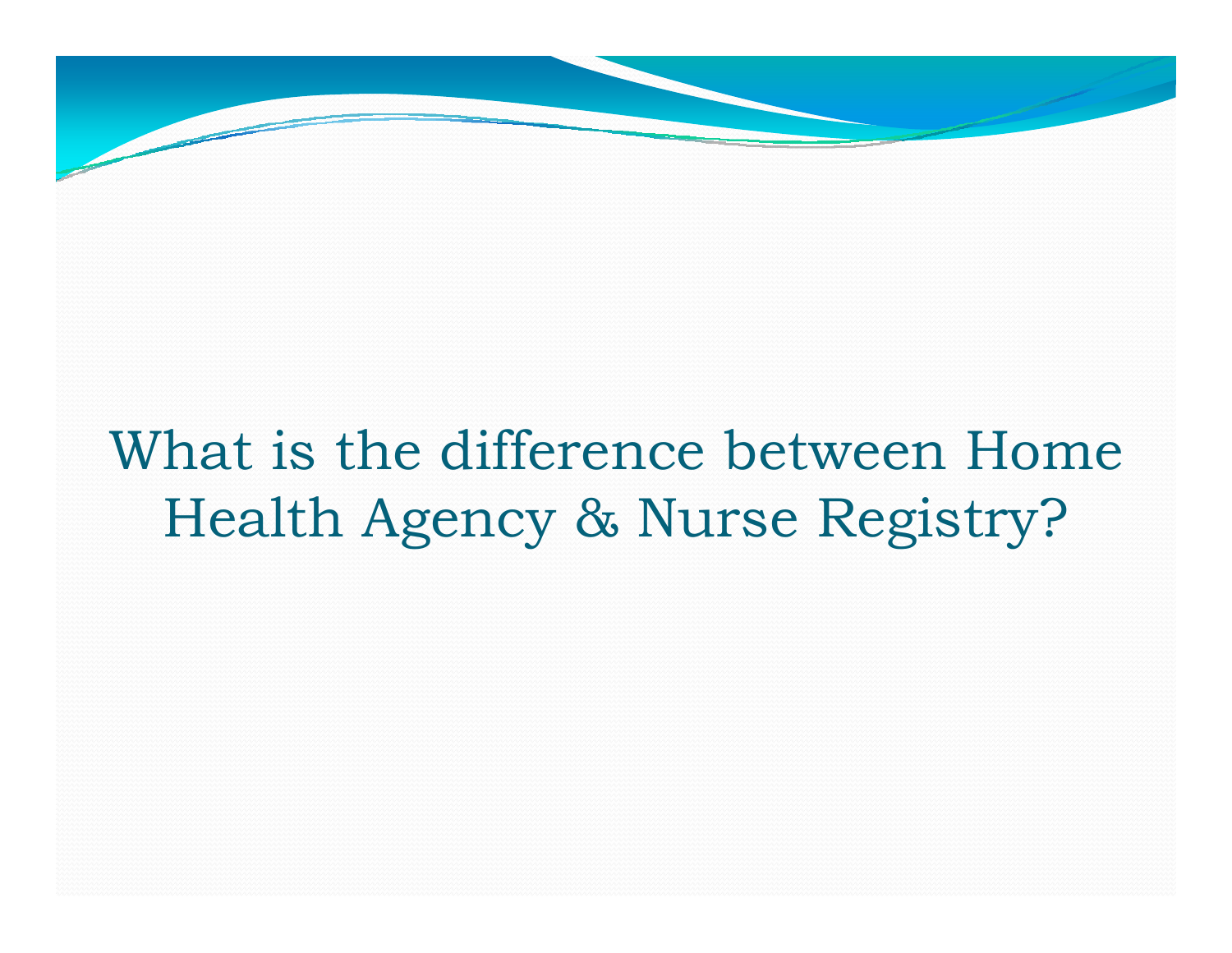### Differences at a Glance

#### Home Health Agency Nurse Registry

- $\bullet$  Minimum of 90 days up to several years to be fully accredited
- Continued regulation and inspections

- File bond with Secretary of State
- Comply with office diligence requirements per statute
- Obtain insurance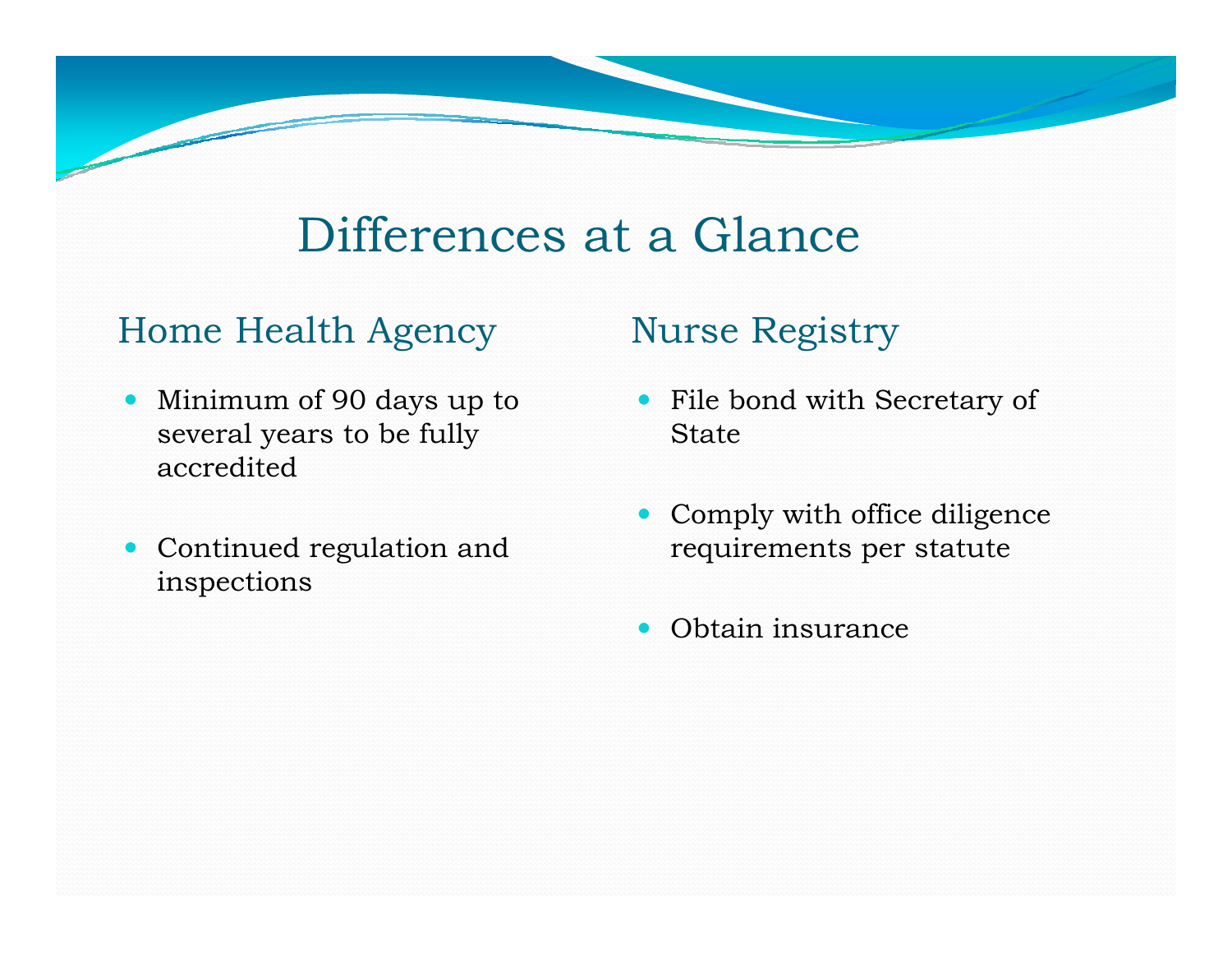#### §1812.533 Cal Civ Code & §1726 Health and Safety Code

No Nurse Registry shall do the following unless it is licensed as a Home Health Agency:

- **Represent itself to be a home health agency** or imply it is licensed to provide those services.
- **•** Use the words **home health agency, home health, in-home** *health*, or a combo of those terms within its name.
- Use the words *skilled* or **nursing** or any combo of those terms within its name *to imply* it is a licensed home health agency.
- Perform services of home health agency.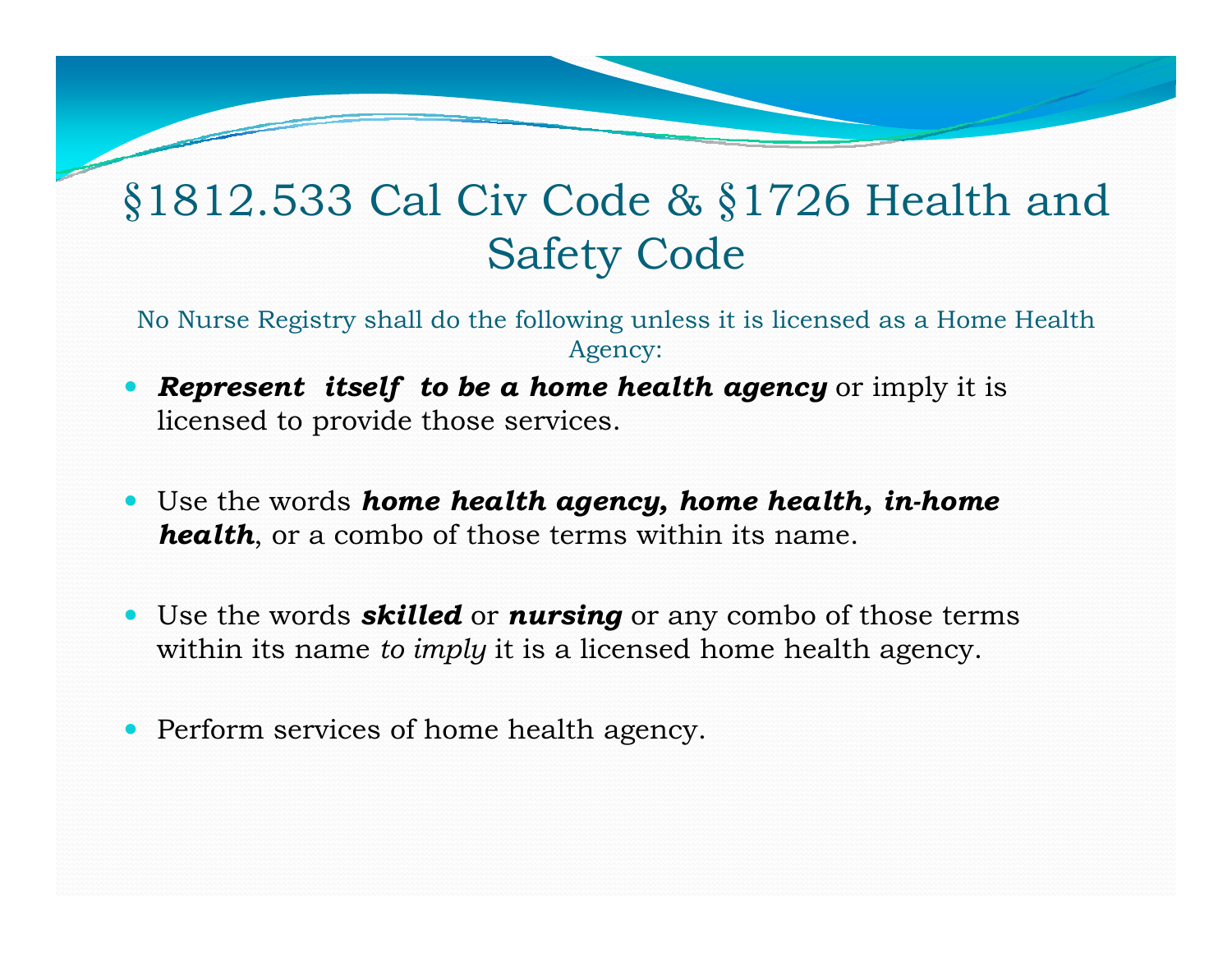## Violations of the Code:

- Criminal misdemeanor
- \$1000 fine and/or up to 6 months in jail
- Disciplinary actions by Board of Registered Nursing and/or Department of Public Health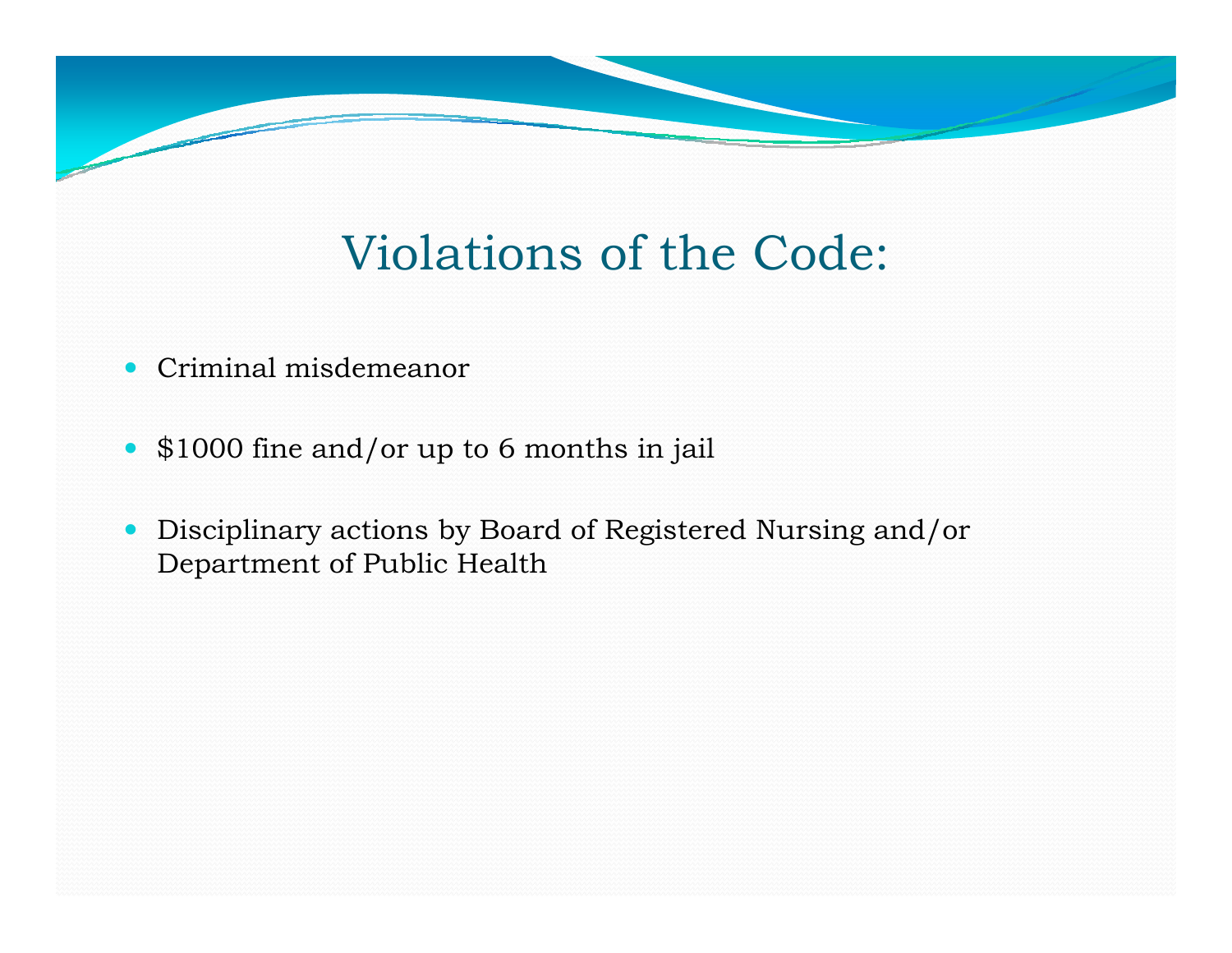# Nurse Registry Requirements

- Surety bond filed with SOS §1812.525
- $\bullet$ Contract with nurses that sets out requirements in §1812.526
- $\bullet$  Full and complete registry fee schedule given to nurse prior to interview §1812.527
- Verify license of nurses § 1812.528
- Log sheet records that include requirements of §1812.529
- $\bullet$  Written disclosure to clients that it is a registry and not an agency § 1812.533